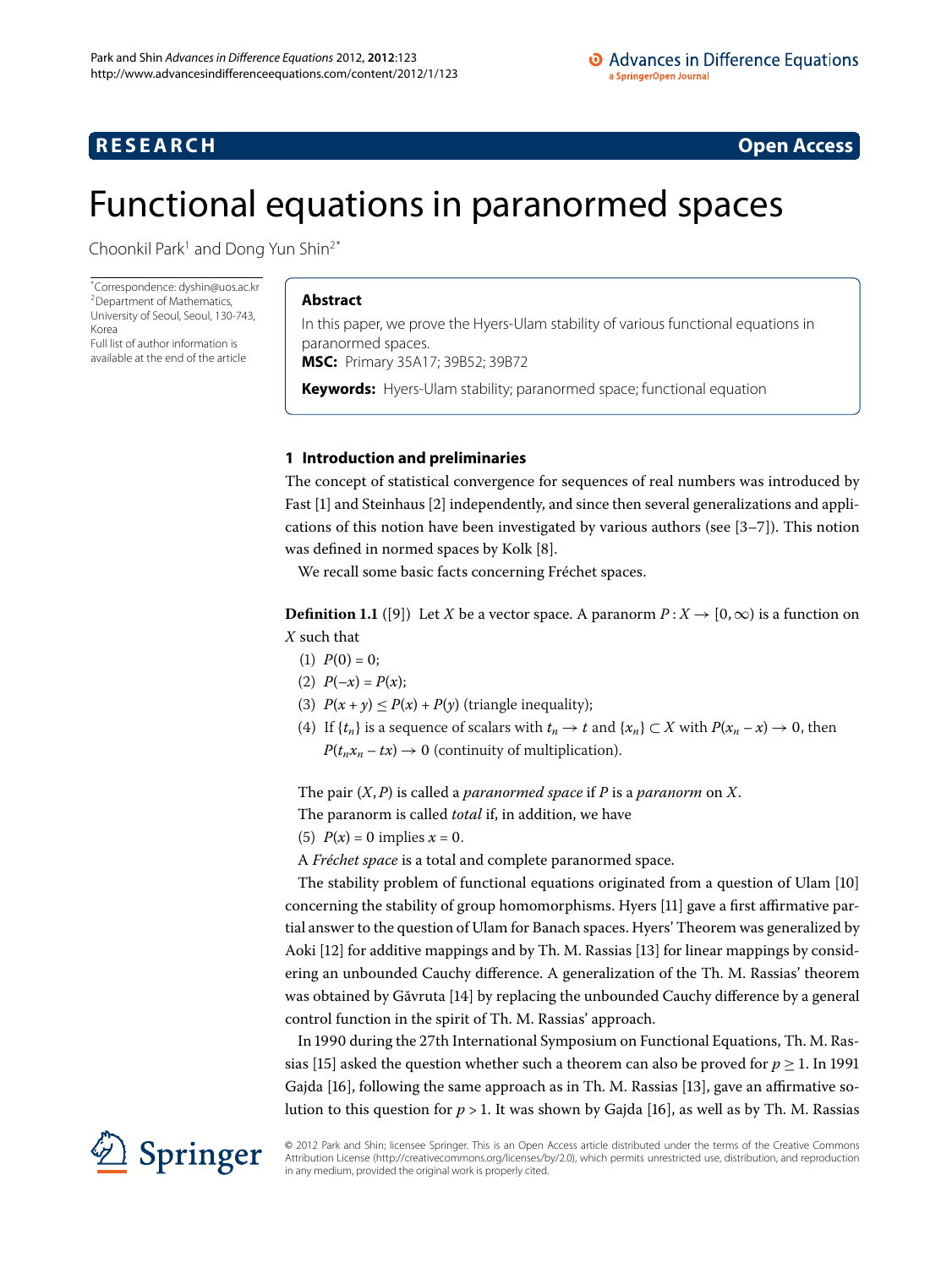and Šemrl [17] that one cannot prove a Th. M. Rassias' type theorem when  $p = 1$  (cf. the books of P. Czerwik [\[](#page-13-15)18], D. H. Hyers, G. Isac and Th. M. Rassias [19]).

In 1982 J. M. Rassias [20] followed the innovative approach of the Th. M. Rassias' theo-rem [13[\]](#page-13-9) in which he replaced the factor  $||x||^p + ||y||^p$  by  $||x||^p \cdot ||y||^q$  for  $p, q \in \mathbb{R}$  with  $p + q \neq 1$ . Găvruta [\[](#page-13-10)14] provided a further generalization of Th. M. Rassias' theorem.

The functional equation

<span id="page-1-0"></span>
$$
f(x + y) + f(x - y) = 2f(x) + 2f(y)
$$

is called a *quadratic functional equation*. In particular, every solution of the quadratic functional equation is said to be a *quadratic mapping*. A Hyers-Ulam stability problem for the quadratic functional equation was proved by Skof [\[](#page-13-17)21] for mappings  $f: X \rightarrow Y$ , where *X* is a normed space and *Y* is a Banach space. Cholewa [22[\]](#page-13-18) noticed that the theorem of Skof is still true if the relevant domain *X* is replaced by an Abelian group. Czerwik [23[\]](#page-13-19) proved the Hyers-Ulam stability of the quadratic functional equation. The stability problems of several functional equations have been extensively investigated by a number of authors and there are many interesting results concerning this problem (see  $[24-33]$  $[24-33]$ ).

In [34], Jun and Kim considered the following cubic functional equation

<span id="page-1-1"></span>
$$
f(2x + y) + f(2x - y) = 2f(x + y) + 2f(x - y) + 12f(x).
$$
 (1.1)

It is easy to show that the function  $f(x) = x^3$  satisfies the functional equation (1.1), which is called a *cubic functional equation* and every solution of the cubic functional equation is said to be a *cubic mapping*.

In [35[\]](#page-13-23), Lee *et al.* considered the following quartic functional equation

$$
f(2x + y) + f(2x - y) = 4f(x + y) + 4f(x - y) + 24f(x) - 6f(y).
$$
 (1.2)

It is easy to show that the function  $f(x) = x^4$  satisfies the functional equation (1.2), which is called a *quartic functional equation*, and every solution of the quartic functional equation is said to be a *quartic mapping*.

Throughout this paper, assume that  $(X, P)$  is a Fréchet space and that  $(Y, \|\cdot\|)$  is a Banach space.

In this paper, we prove the Hyers-Ulam stability of the Cauchy additive functional equation, the quadratic functional equation, the cubic functional equation  $(1.1)$  $(1.1)$  $(1.1)$  and the quartic functional equation  $(1.2)$  $(1.2)$  $(1.2)$  in paranormed spaces.

### **2 Hyers-Ulam stability of the Cauchy additive functional equation**

In this section, we prove the Hyers-Ulam stability of the Cauchy additive functional equation in paranormed spaces.

<span id="page-1-2"></span>Note that  $P(2x) \le 2P(x)$  for all  $x \in Y$ .

**Theorem 2.1** Let r,  $\theta$  be positive real numbers with  $r > 1$ , and let  $f : Y \to X$  be an odd *mapping such that*

$$
P(f(x + y) - f(x) - f(y)) \le \theta \left( \|x\|^r + \|y\|^r \right)
$$
\n(2.1)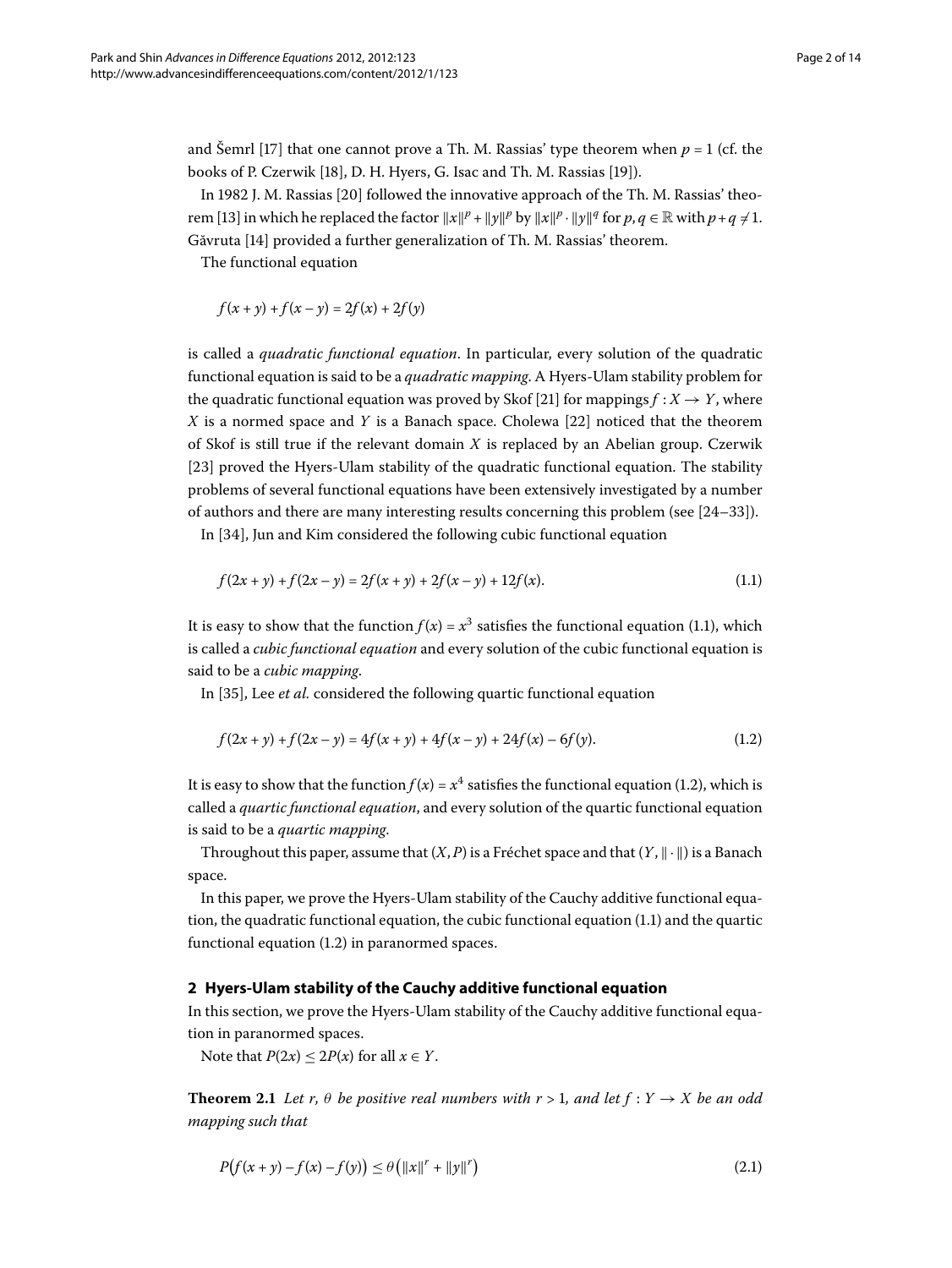*for all*  $x, y \in Y$ . Then there exists a unique Cauchy additive mapping  $A: Y \to X$  such that

<span id="page-2-1"></span>
$$
P(f(x) - A(x)) \le \frac{2\theta}{2^r - 2} ||x||^r
$$
\n(2.2)

*for all*  $x \in Y$ *.* 

*Proof* Letting  $y = x$  in (2.1), we get

$$
P(f(2x) - 2f(x)) \le 2\theta \|x\|^{r}
$$

<span id="page-2-0"></span>for all  $x \in Y$ . So

$$
P\left(f(x) - 2f\left(\frac{x}{2}\right)\right) \le \frac{2}{2^r}\theta \left\|x\right\|^r
$$

for all  $x \in Y$ . Hence

$$
P\left(2^{l}f\left(\frac{x}{2^{l}}\right) - 2^{m}f\left(\frac{x}{2^{m}}\right)\right) \leq \sum_{j=l}^{m-1} P\left(2^{j}f\left(\frac{x}{2^{j}}\right) - 2^{j+1}f\left(\frac{x}{2^{j+1}}\right)\right)
$$

$$
\leq \frac{2}{2^{r}} \sum_{j=l}^{m-1} \frac{2^{j}}{2^{rj}} \theta \left\|x\right\|^{r}
$$
(2.3)

for all nonnegative integers *m* and *l* with  $m > l$  and all  $x \in Y$ . It follows from (2.3) that the sequence  $\{2^n f(\frac{x}{2^n})\}$  is a Cauchy sequence for all  $x \in Y$ . Since  $X$  is complete, the sequence  $\{2^n f(\frac{x}{2^n})\}$  converges. So one can define the mapping  $A: Y \to X$  by

$$
A(x) := \lim_{n \to \infty} 2^n f\left(\frac{x}{2^n}\right)
$$

for all  $x \in Y$ [.](#page-2-0) Moreover, letting  $l = 0$  and passing the limit  $m \to \infty$  in (2.3), we get (2.2). It follows from  $(2.1)$  $(2.1)$  $(2.1)$  that

$$
P(A(x+y) - A(x) - A(y)) = \lim_{n \to \infty} P\left(2^n \left(f\left(\frac{x+y}{2^n}\right) - f\left(\frac{x}{2^n}\right) - f\left(\frac{y}{2^n}\right)\right)\right)
$$
  

$$
\leq \lim_{n \to \infty} 2^n P\left(f\left(\frac{x+y}{2^n}\right) - f\left(\frac{x}{2^n}\right) - f\left(\frac{y}{2^n}\right)\right)
$$
  

$$
\leq \lim_{n \to \infty} \frac{2^n \theta}{2^m} \left(\|x\|^r + \|y\|^r\right) = 0
$$

for all  $x, y \in Y$ . Hence  $A(x + y) = A(x) + A(y)$  for all  $x, y \in Y$  and so the mapping  $A: Y \to X$ is Cauchy additive.

Now, let  $T: Y \rightarrow X$  be another Cauchy additive mapping satisfying (2.2). Then we have

$$
P(A(x) - T(x)) = P\left(2^n \left(A\left(\frac{x}{2^n}\right) - T\left(\frac{x}{2^n}\right)\right)\right)
$$

$$
\leq 2^n P\left(A\left(\frac{x}{2^n}\right) - T\left(\frac{x}{2^n}\right)\right)
$$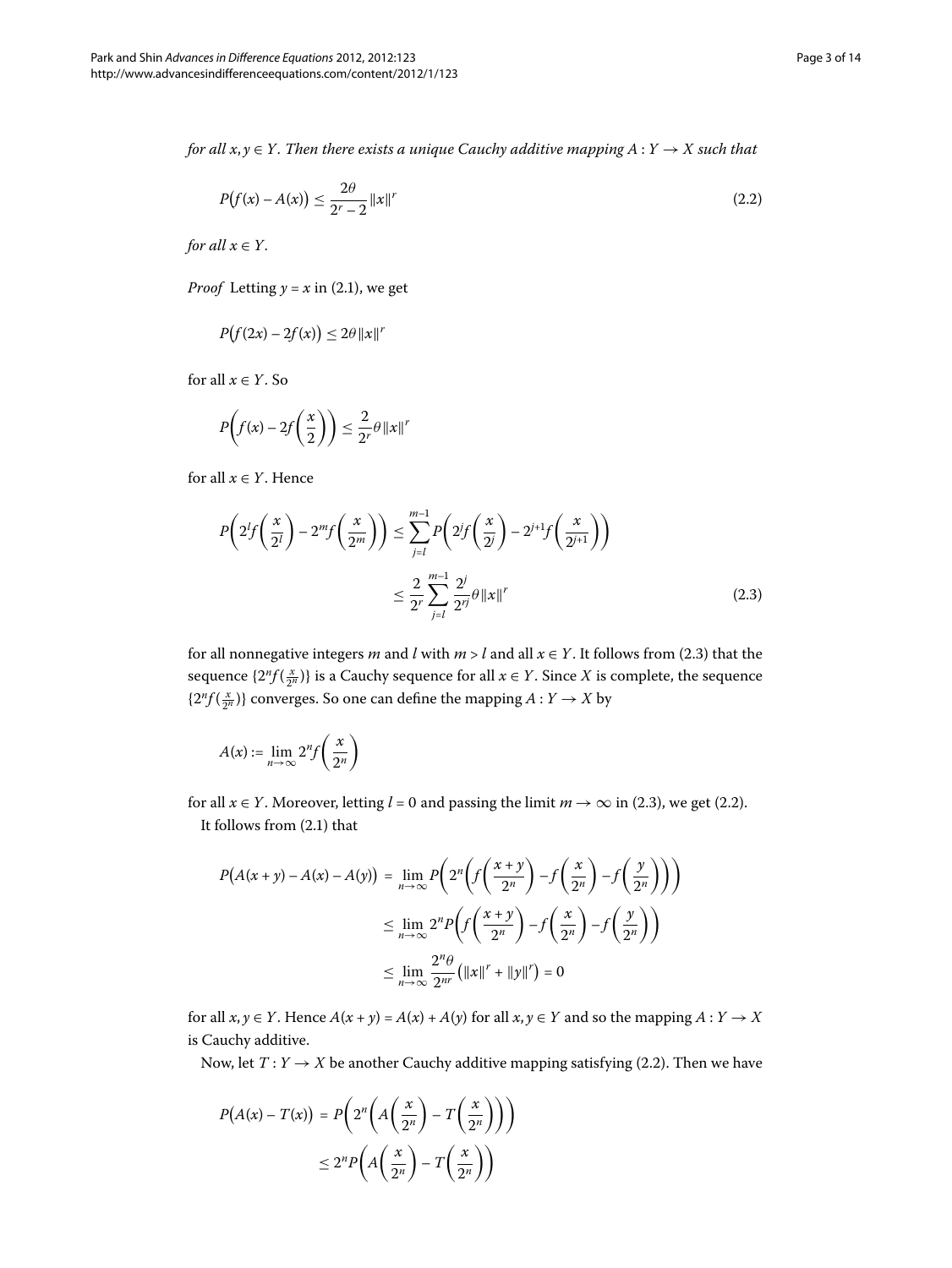<span id="page-3-2"></span><span id="page-3-0"></span>
$$
\leq 2^{n} \left( P\left( A\left(\frac{x}{2^{n}}\right) - f\left(\frac{x}{2^{n}}\right) \right) + P\left( T\left(\frac{x}{2^{n}}\right) - f\left(\frac{x}{2^{n}}\right) \right) \right)
$$
  

$$
\leq \frac{4 \cdot 2^{n}}{(2^{r} - 2)2^{m}} \theta \|x\|^{r},
$$

which tends to zero as  $n \to \infty$  for all  $x \in Y$ . So we can conclude that  $A(x) = T(x)$  for all *x* ∈ *Y*. This proves the uniqueness of *A*. Thus the mapping *A* : *Y* → *X* is a unique Cauchy additive mapping satisfying  $(2.2)$ .

**Theorem 2.2** Let r be a positive real number with  $r < 1$ , and let  $f : X \rightarrow Y$  be an odd *mapping such that*

$$
||f(x + y) - f(x) - f(y)|| \le P(x)^{r} + P(y)^{r}
$$
\n(2.4)

*for all*  $x, y \in X$ . Then there exists a unique Cauchy additive mapping  $A: X \to Y$  such that

$$
||f(x) - A(x)|| \le \frac{2}{2 - 2^r} P(x)^r
$$
\n(2.5)

*for all*  $x \in X$ *.* 

*Proof* Letting  $y = x$  in (2.4), we get

$$
\|2f(x)-f(2x)\|\leq 2P(x)'
$$

<span id="page-3-1"></span>and so

$$
\left\|f(x) - \frac{1}{2}f(2x)\right\| \le P(x)^r
$$

for all  $x \in X$ . Hence

$$
\left\| \frac{1}{2^{l}} f(2^{l} x) - \frac{1}{2^{m}} f(2^{m} x) \right\| \le \sum_{j=l}^{m-1} \left\| \frac{1}{2^{j}} f(2^{j} x) - \frac{1}{2^{j+1}} f(2^{j+1} x) \right\|
$$
  

$$
\le \sum_{j=l}^{m-1} \frac{2^{rj}}{2^{j}} P(x)^{r}
$$
(2.6)

for all nonnegative integers *m* and *l* with  $m > l$  and all  $x \in X$ [.](#page-3-1) It follows from (2.6) that the sequence  $\{\frac{1}{2^n}f(2^n x)\}$  is a Cauchy sequence for all  $x \in X$ . Since  $Y$  is complete, the sequence  $\left\{ \frac{1}{2^n} f(2^n x) \right\}$  converges. So one can define the mapping  $A: X \to Y$  by

$$
A(x) := \lim_{n \to \infty} \frac{1}{2^n} f(2^n x)
$$

for all  $x \in X$ [.](#page-3-1) Moreover, letting  $l = 0$  and passing the limit  $m \to \infty$  in (2.6), we get (2.5). It follows from  $(2.4)$  $(2.4)$  $(2.4)$  that

$$
||A(x + y) - A(x) - A(y)|| = \lim_{n \to \infty} \frac{1}{2^n} ||f(2^n(x + y)) - f(2^n x) - f(2^n y)||
$$
  

$$
\leq \lim_{n \to \infty} \frac{2^{nr}}{2^n} (P(x)^r + P(y)^r) = 0
$$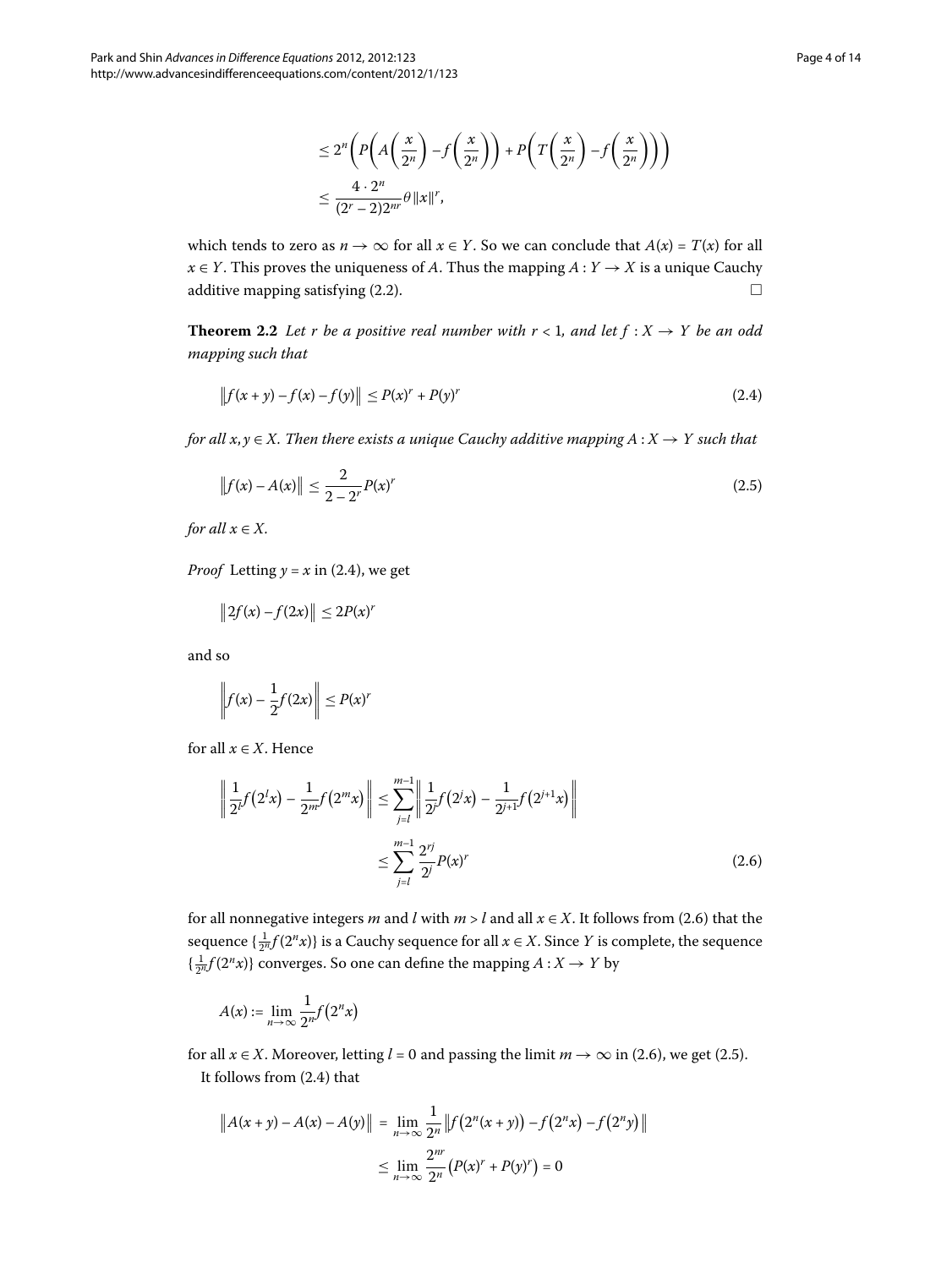for all  $x, y \in X$ . Thus  $A(x + y) = A(x) + A(y)$  for all  $x, y \in X$  and so the mapping  $A: X \to Y$  is Cauchy additive.

Now, let  $T: X \rightarrow Y$  be another Cauchy additive mapping satisfying (2.5). Then we have

$$
||A(x) - T(x)|| = \frac{1}{2^n} ||A(2^n x) - T(2^n x)||
$$
  
\n
$$
\leq \frac{1}{2^n} (||A(2^n x) - f(2^n x)|| + ||T(2^n x) - f(2^n x)||)
$$
  
\n
$$
\leq \frac{4 \cdot 2^{nr}}{(2 - 2^r)2^n} P(x)^r,
$$

which tends to zero as  $n \to \infty$  for all  $x \in X$ . So we can conclude that  $A(x) = T(x)$  for all  $x \in X$ . This proves the uniqueness of *A*. Thus the mapping  $A: X \rightarrow Y$  is a unique Cauchy additive mapping satisfying  $(2.5)$ .

## **3 Hyers-Ulam stability of the quadratic functional equation**

In this section, we prove the Hyers-Ulam stability of the quadratic functional equation in paranormed spaces.

<span id="page-4-0"></span>Note that  $P(2x) \le 2P(x)$  for all  $x \in Y$ .

**Theorem 3.1** Let r,  $\theta$  be positive real numbers with  $r > 2$ , and let  $f : Y \to X$  be a mapping  $satisfying  $f(0) = 0$  and$ 

<span id="page-4-2"></span>
$$
P(f(x+y) + f(x-y) - 2f(x) - 2f(y)) \le \theta (||x||^r + ||y||^r)
$$
\n(3.1)

*for all x, y*  $\in$  *Y*. Then there exists a unique quadratic mapping  $Q_2$  :  $Y \rightarrow X$  such that

$$
P(f(x) - Q_2(x)) \le \frac{2\theta}{2^r - 4} ||x||^r
$$
\n(3.2)

*for all*  $x \in Y$ *.* 

*Proof* Letting  $y = x$  in (3.1), we get

$$
P(f(2x) - 4f(x)) \le 2\theta \|x\|^r
$$

<span id="page-4-1"></span>for all  $x \in Y$ . So

$$
P\left(f(x) - 4f\left(\frac{x}{2}\right)\right) \le \frac{2}{2^r} \theta \|x\|^r
$$

for all  $x \in Y$ . Hence

$$
P\left(4^{l}f\left(\frac{x}{2^{l}}\right) - 4^{m}f\left(\frac{x}{2^{m}}\right)\right) \leq \sum_{j=l}^{m-1} P\left(4^{j}f\left(\frac{x}{2^{j}}\right) - 4^{j+1}f\left(\frac{x}{2^{j+1}}\right)\right)
$$

$$
\leq \frac{2}{2^{r}} \sum_{j=l}^{m-1} \frac{4^{j}}{2^{rj}} \theta \left\|x\right\|^{r}
$$
(3.3)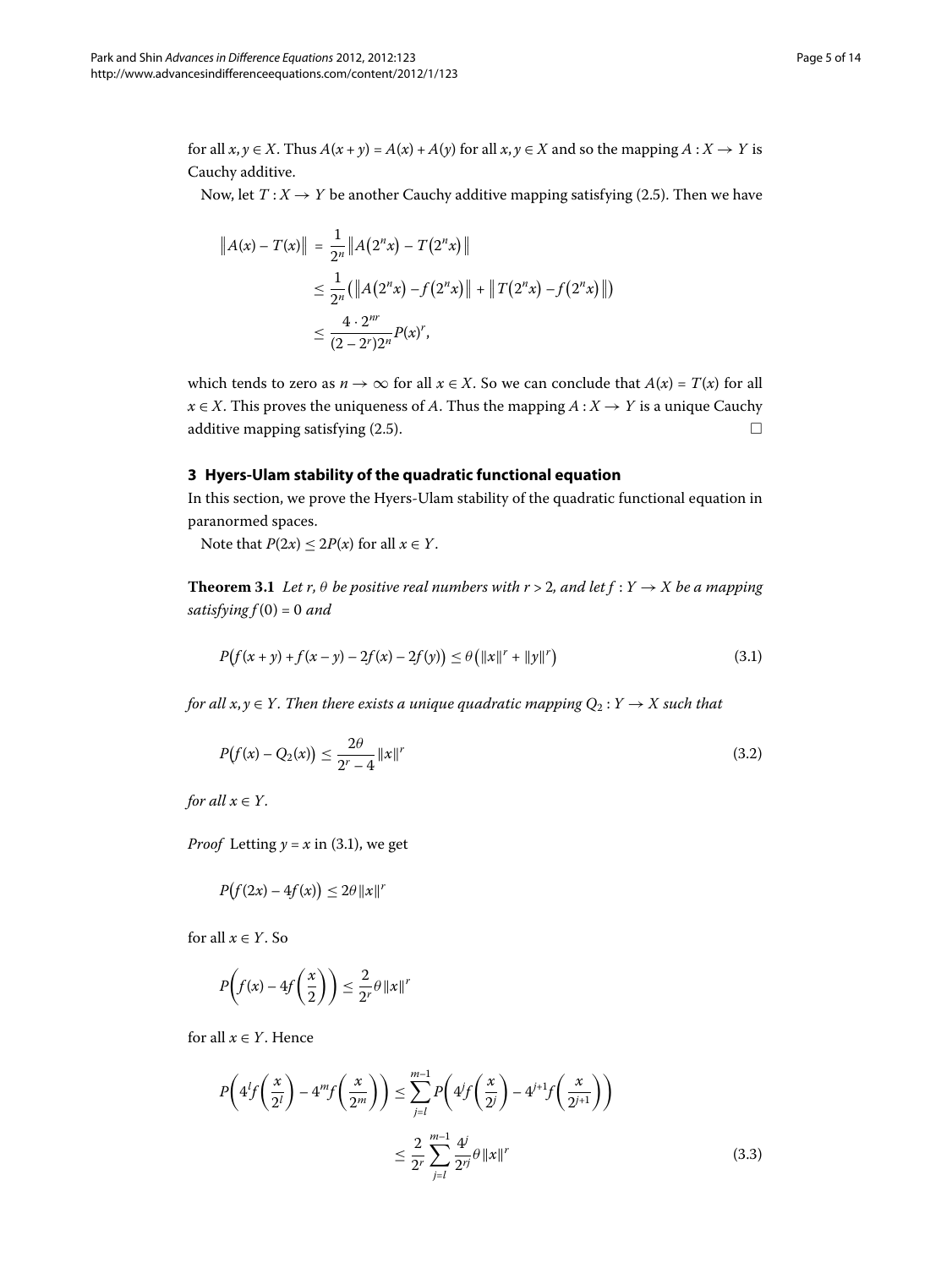for all nonnegative integers *m* and *l* with  $m > l$  and all  $x \in Y$ . It follows from (3.3) that the sequence  $\{4^n f(\frac{x}{2^n})\}$  is a Cauchy sequence for all  $x \in Y$ . Since  $X$  is complete, the sequence  $\{4^n f(\frac{x}{2^n})\}$  converges. So one can define the mapping  $Q_2: Y \to X$  by

$$
Q_2(x):=\lim_{n\to\infty}4^nf\left(\frac{x}{2^n}\right)
$$

for all  $x \in Y$ [.](#page-4-1) Moreover, letting  $l = 0$  and passing the limit  $m \to \infty$  in (3.3), we get (3.2). It follows from  $(3.1)$  $(3.1)$  $(3.1)$  that

$$
P(Q_2(x+y) + Q_2(x-y) - 2Q_2(x) - 2Q_2(y))
$$
  
= 
$$
\lim_{n \to \infty} P\left(4^n \left(f\left(\frac{x+y}{2^n}\right) + f\left(\frac{x-y}{2^n}\right) - 2f\left(\frac{x}{2^n}\right) - 2f\left(\frac{y}{2^n}\right)\right)\right)
$$
  

$$
\leq \lim_{n \to \infty} 4^n P\left(f\left(\frac{x+y}{2^n}\right) + f\left(\frac{x-y}{2^n}\right) - 2f\left(\frac{x}{2^n}\right) - 2f\left(\frac{y}{2^n}\right)\right)
$$
  

$$
\leq \lim_{n \to \infty} \frac{4^n \theta}{2^n} \left(\|x\|^r + \|y\|^r\right) = 0
$$

for all *x*, *y* ∈ *Y*. Hence  $Q_2(x + y) + Q_2(x - y) = 2Q_2(x) + 2Q_2(y)$  for all *x*, *y* ∈ *Y* and so the mapping  $Q_2: Y \to X$  is quadratic.

Now, let  $T: Y \to X$  be another quadratic mapping satisfying (3.2). Then we have

$$
P(Q_2(x) - T(x)) = P\left(4^n \left(Q_2\left(\frac{x}{2^n}\right) - T\left(\frac{x}{2^n}\right)\right)\right)
$$
  
\n
$$
\leq 4^n P\left(Q_2\left(\frac{x}{2^n}\right) - T\left(\frac{x}{2^n}\right)\right)
$$
  
\n
$$
\leq 4^n \left(P\left(Q_2\left(\frac{x}{2^n}\right) - f\left(\frac{x}{2^n}\right)\right) + P\left(T\left(\frac{x}{2^n}\right) - f\left(\frac{x}{2^n}\right)\right)\right)
$$
  
\n
$$
\leq \frac{4 \cdot 4^n}{(2^n - 4)2^{nr}} \theta \|x\|^r,
$$

which tends to zero as  $n \to \infty$  for all  $x \in Y$ . So we can conclude that  $Q_2(x) = T(x)$  for all  $x \in Y$ . This proves the uniqueness of  $Q_2$ . Thus the mapping  $Q_2 : Y \to X$  is a unique quadratic mapping satisfying (3.2).  $\Box$ 

**Theorem 3.2** Let r be a positive real number with  $r < 2$ , and let  $f : X \rightarrow Y$  be a mapping  $satisfying  $f(0) = 0$  and$ 

<span id="page-5-1"></span><span id="page-5-0"></span>
$$
\|f(x+y) + f(x-y) - 2f(x) - 2f(y)\| \le P(x)^{r} + P(y)^{r}
$$
\n(3.4)

*for all*  $x, y \in X$ . Then there exists a unique quadratic mapping  $Q_2 : X \to Y$  such that

$$
||f(x) - Q_2(x)|| \le \frac{2}{4 - 2^r} P(x)^r
$$
\n(3.5)

*for all*  $x \in X$ *.*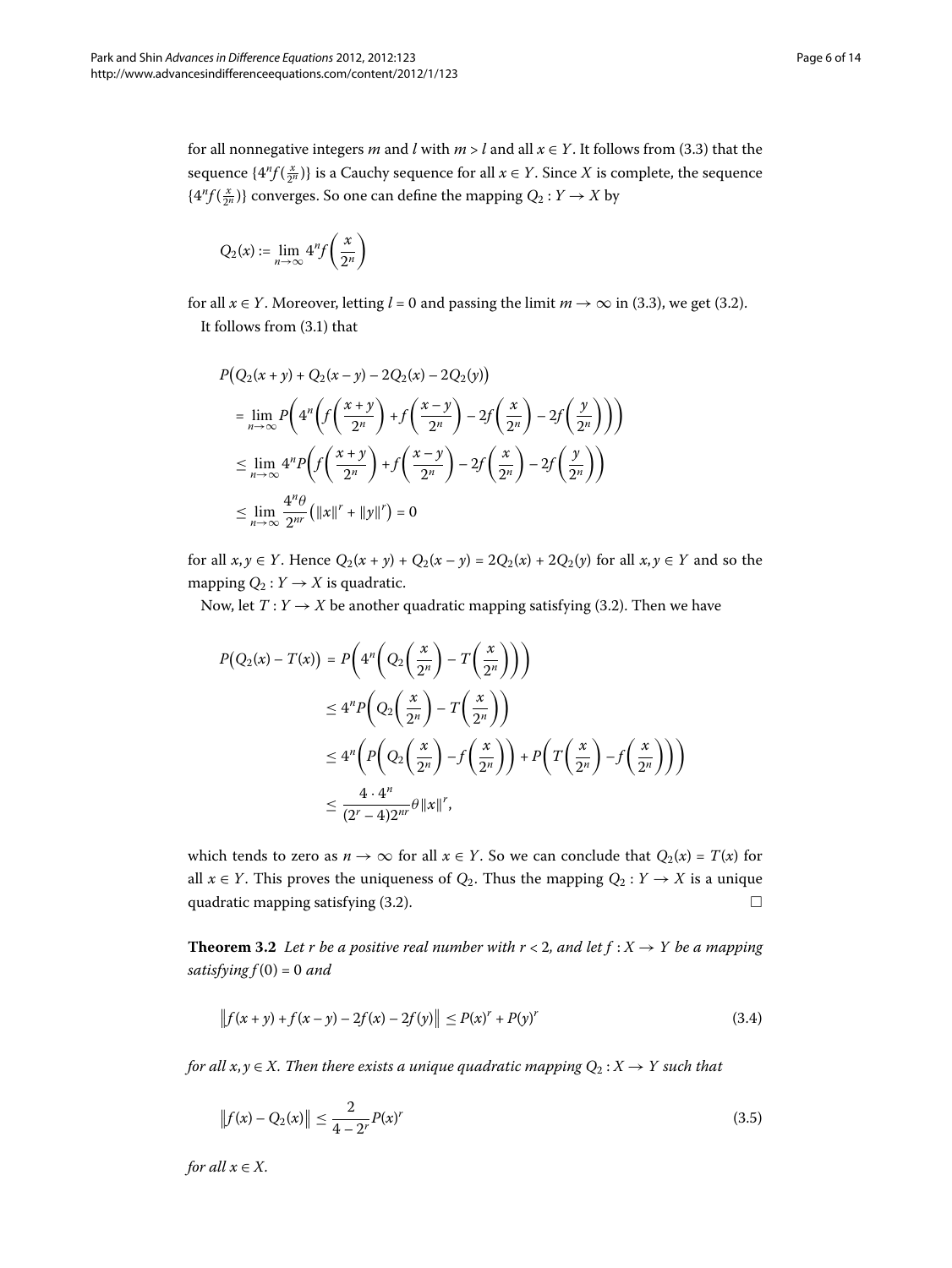*Proof* Letting  $y = x$  in (3.4), we get

$$
\left\|4f(x)-f(2x)\right\|\leq 2P(x)^r
$$

<span id="page-6-0"></span>and so

$$
\left\|f(x) - \frac{1}{4}f(2x)\right\| \le \frac{1}{2}P(x)^r
$$

for all  $x \in X$ . Hence

$$
\left\| \frac{1}{4^{l}} f(2^{l} x) - \frac{1}{4^{m}} f(2^{m} x) \right\| \leq \sum_{j=l}^{m-1} \left\| \frac{1}{4^{j}} f(2^{j} x) - \frac{1}{4^{j+1}} f(2^{j+1} x) \right\|
$$
  

$$
\leq \frac{1}{2} \sum_{j=l}^{m-1} \frac{2^{rj}}{4^{j}} P(x)^{r}
$$
(3.6)

for all nonnegative integers *m* and *l* with  $m > l$  and all  $x \in X$ [.](#page-6-0) It follows from (3.6) that the sequence  $\{\frac{1}{4^n}f(2^n x)\}$  is a Cauchy sequence for all  $x \in X$ . Since  $Y$  is complete, the sequence  $\{\frac{1}{4^n} f(2^n x)\}\)$  converges. So one can define the mapping  $Q_2: X \to Y$  by

$$
Q_2(x) := \lim_{n \to \infty} \frac{1}{4^n} f(2^n x)
$$

for all  $x \in X$ [.](#page-6-0) Moreover, letting  $l = 0$  and passing the limit  $m \to \infty$  in (3.6), we get (3.5). It follows from  $(3.4)$  $(3.4)$  $(3.4)$  that

$$
\|Q_2(x+y) + Q_2(x-y) - 2Q_2(x) - 2Q_2(y)\|
$$
  
= 
$$
\lim_{n \to \infty} \frac{1}{4^n} \|f(2^n(x+y)) + f(2^n(x-y)) - 2f(2^n x) - 2f(2^n y)\|
$$
  

$$
\leq \lim_{n \to \infty} \frac{2^{nr}}{4^n} (P(x)^r + P(y)^r) = 0
$$

for all *x*, *y* ∈ *X*. Thus  $Q_2(x + y) + Q_2(x - y) = 2Q_2(x) + 2Q_2(y)$  for all *x*, *y* ∈ *X* and so the mapping  $Q_2: X \to Y$  is quadratic.

Now, let  $T: X \rightarrow Y$  be another quadratic mapping satisfying (3.5). Then we have

$$
||Q_2(x) - T(x)|| = \frac{1}{4^n} ||Q_2(2^n x) - T(2^n x)||
$$
  
\n
$$
\leq \frac{1}{4^n} (||Q_2(2^n x) - f(2^n x)|| + ||T(2^n x) - f(2^n x)||)
$$
  
\n
$$
\leq \frac{4 \cdot 2^{nr}}{(4 - 2^r)^{4^n}} P(x)^r,
$$

which tends to zero as  $n \to \infty$  for all  $x \in X$ . So we can conclude that  $Q_2(x) = T(x)$  for all  $x \in X$ . This proves the uniqueness of  $Q_2$ . Thus the mapping  $Q_2 : X \to Y$  is a unique quadratic mapping satisfying  $(3.5)$ .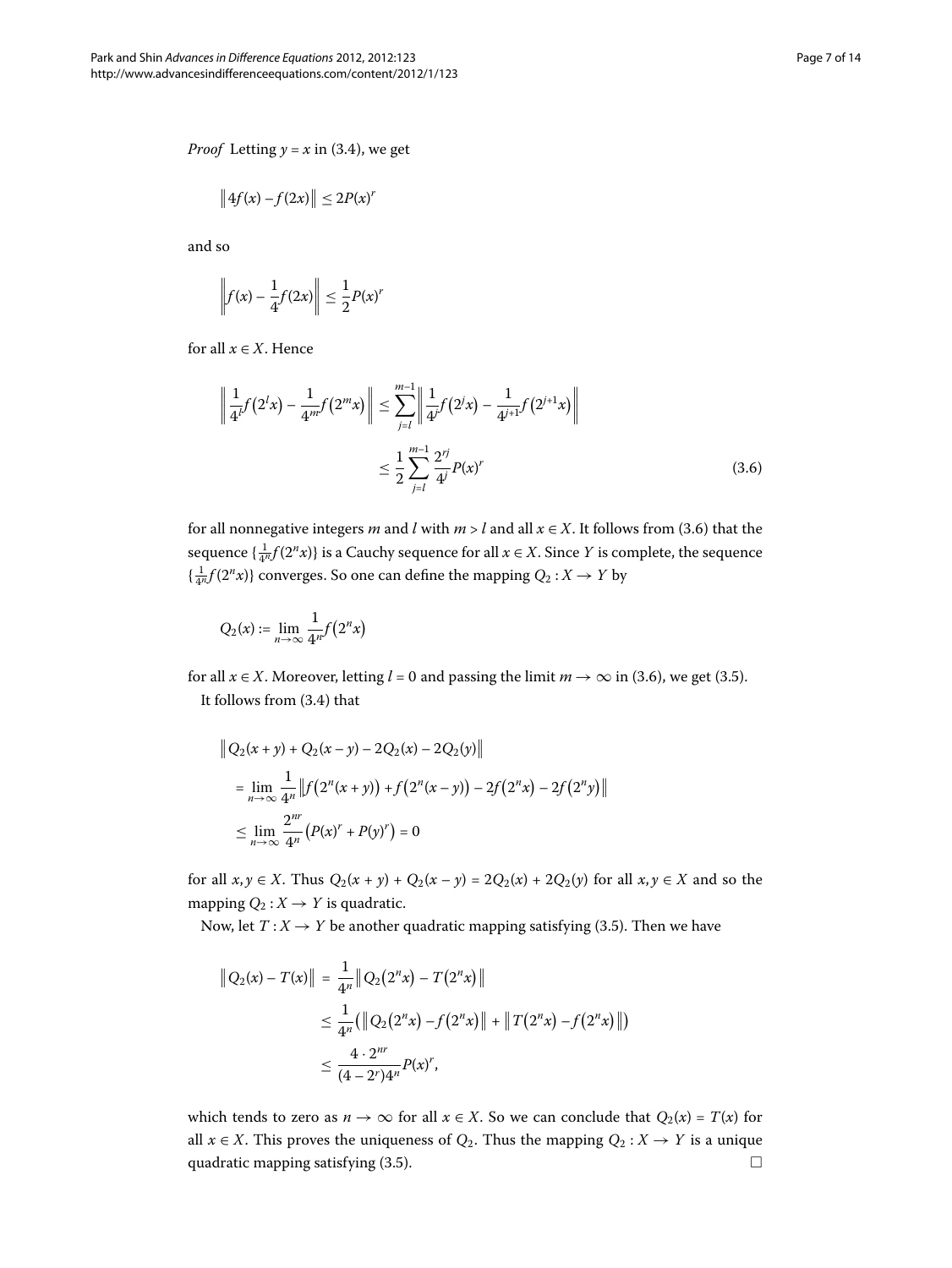## **4 Hyers-Ulam stability of the cubic functional equation**

In this section, we prove the Hyers-Ulam stability of the cubic functional equation in paranormed spaces.

<span id="page-7-0"></span>Note that  $P(2x) \le 2P(x)$  for all  $x \in Y$ .

**Theorem 4.1** Let r,  $\theta$  be positive real numbers with  $r > 3$ , and let  $f : Y \rightarrow X$  be a mapping *such that*

<span id="page-7-2"></span>
$$
P\left(\frac{1}{2}f(2x+y) + \frac{1}{2}f(2x-y) - f(x+y) - f(x-y) - 6f(x)\right) \le \theta\left(\|x\|^r + \|y\|^r\right) \tag{4.1}
$$

*for all*  $x, y \in Y$ . Then there exists a unique cubic mapping  $C: Y \to X$  such that

$$
P(f(x) - C(x)) \le \frac{\theta}{2^r - 8} \|x\|^r
$$
\n(4.2)

*for all*  $x \in Y$ *.* 

*Proof* Letting  $y = 0$  in (4.1), we get

$$
P(f(2x) - 8f(x)) \le \theta \|x\|^r
$$

<span id="page-7-1"></span>for all  $x \in Y$ . So

$$
P\left(f(x) - 8f\left(\frac{x}{2}\right)\right) \le \frac{1}{2^r}\theta \left\|x\right\|^r
$$

for all  $x \in Y$ . Hence

$$
P\left(8^{l}f\left(\frac{x}{2^{l}}\right)-8^{m}f\left(\frac{x}{2^{m}}\right)\right) \leq \sum_{j=l}^{m-1} P\left(8^{j}f\left(\frac{x}{2^{j}}\right)-8^{j+1}f\left(\frac{x}{2^{j+1}}\right)\right)
$$

$$
\leq \frac{1}{2^{r}} \sum_{j=l}^{m-1} \frac{8^{j}}{2^{rj}} \theta \left\|x\right\|^{r}
$$
(4.3)

for all nonnegative integers *m* and *l* with  $m > l$  and all  $x \in Y$ [.](#page-7-1) It follows from (4.3) that the sequence  $\{8^n f(\frac{x}{2^n})\}$  is a Cauchy sequence for all  $x \in Y$ . Since  $X$  is complete, the sequence  ${8^n f(\frac{x}{2^n})}$  converges. So one can define the mapping  $C: Y \to X$  by

$$
C(x) := \lim_{n \to \infty} 8^n f\left(\frac{x}{2^n}\right)
$$

for all *x* ∈ *Y*[.](#page-7-2) Moreover, letting *l* = 0 and passing the limit *m* → ∞ in (4.3), we get (4.2). It follows from  $(4.1)$  that

$$
P\left(\frac{1}{2}C(2x+y) + \frac{1}{2}C(2x-y) - C(x+y) - C(x-y) - 6C(x)\right)
$$
  
= 
$$
\lim_{n \to \infty} P\left(8^n \left(\frac{1}{2}f\left(\frac{2x+y}{2^n}\right) + \frac{1}{2}f\left(\frac{2x-y}{2^n}\right) - f\left(\frac{x+y}{2^n}\right) - f\left(\frac{x-y}{2^n}\right) - 6f\left(\frac{x}{2^n}\right)\right)\right)
$$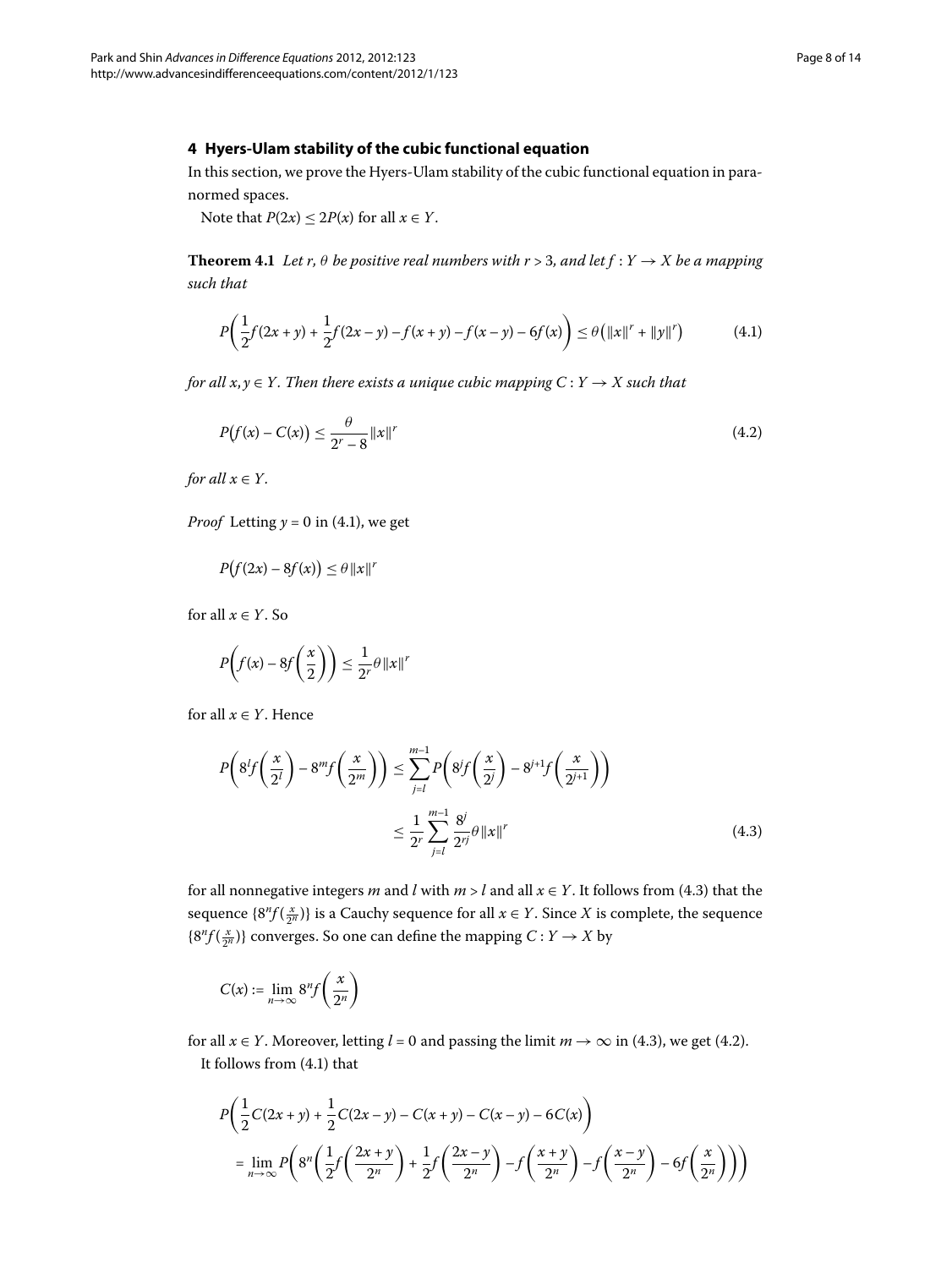$$
\leq \lim_{n \to \infty} 8^n P\left(\frac{1}{2}f\left(\frac{2x+y}{2^n}\right) + \frac{1}{2}f\left(\frac{2x-y}{2^n}\right) - f\left(\frac{x+y}{2^n}\right) - f\left(\frac{x-y}{2^n}\right) - 6f\left(\frac{x}{2^n}\right)\right)
$$
  

$$
\leq \lim_{n \to \infty} \frac{8^n \theta}{2^n} \left(\|x\|^r + \|y\|^r\right) = 0
$$

for all  $x, y \in Y$ . Hence

$$
\frac{1}{2}C(2x+y) + \frac{1}{2}C(2x-y) = C(x+y) + C(x-y) + 6C(x)
$$

for all  $x, y \in Y$  and so the mapping  $C: Y \to X$  is cubic.

Now, let  $T: Y \to X$  be another cubic mapping satisfying (4[.](#page-7-2)2). Then we have

$$
P(C(x) - T(x)) = P\left(8^n \left(C\left(\frac{x}{2^n}\right) - T\left(\frac{x}{2^n}\right)\right)\right)
$$
  
\n
$$
\leq 8^n P\left(C\left(\frac{x}{2^n}\right) - T\left(\frac{x}{2^n}\right)\right)
$$
  
\n
$$
\leq 8^n \left(P\left(C\left(\frac{x}{2^n}\right) - f\left(\frac{x}{2^n}\right)\right) + P\left(T\left(\frac{x}{2^n}\right) - f\left(\frac{x}{2^n}\right)\right)\right)
$$
  
\n
$$
\leq \frac{2 \cdot 8^n}{(2^n - 8)2^{nr}} \theta \|x\|^r,
$$

which tends to zero as  $n \to \infty$  for all  $x \in Y$ . So we can conclude that  $C(x) = T(x)$  for all *x* ∈ *Y*. This proves the uniqueness of *C*. Thus the mapping  $C: Y \rightarrow X$  is a unique cubic mapping satisfying (4[.](#page-7-2)2).  $\Box$ 

**Theorem 4.2** Let *r* be a positive real number with  $r < 3$ , and let  $f : X \rightarrow Y$  be a mapping *such that*

<span id="page-8-2"></span><span id="page-8-0"></span>
$$
\left\| \frac{1}{2} f(2x+y) + \frac{1}{2} f(2x-y) - f(x+y) - f(x-y) - 6f(x) \right\| \le P(x)^r + P(y)^r \tag{4.4}
$$

*for all x, y*  $\in$  *X. Then there exists a unique cubic mapping C* : *X*  $\rightarrow$  *Y such that* 

$$
||f(x) - C(x)|| \le \frac{1}{8 - 2^r} P(x)^r
$$
\n(4.5)

*for all*  $x \in X$ *.* 

*Proof* Letting  $y = 0$  in (4.4), we get

$$
\left\|8f(x)-f(2x)\right\|\leq P(x)^r
$$

and so

<span id="page-8-1"></span>
$$
\left\|f(x) - \frac{1}{8}f(2x)\right\| \le \frac{1}{8}P(x)^r
$$

for all  $x \in X$ . Hence

$$
\left\| \frac{1}{8^l} f(2^l x) - \frac{1}{8^m} f(2^m x) \right\| \le \sum_{j=l}^{m-1} \left\| \frac{1}{8^j} f(2^j x) - \frac{1}{8^{j+1}} f(2^{j+1} x) \right\| \le \frac{1}{8} \sum_{j=l}^{m-1} \frac{2^{rj}}{8^j} P(x)^r \tag{4.6}
$$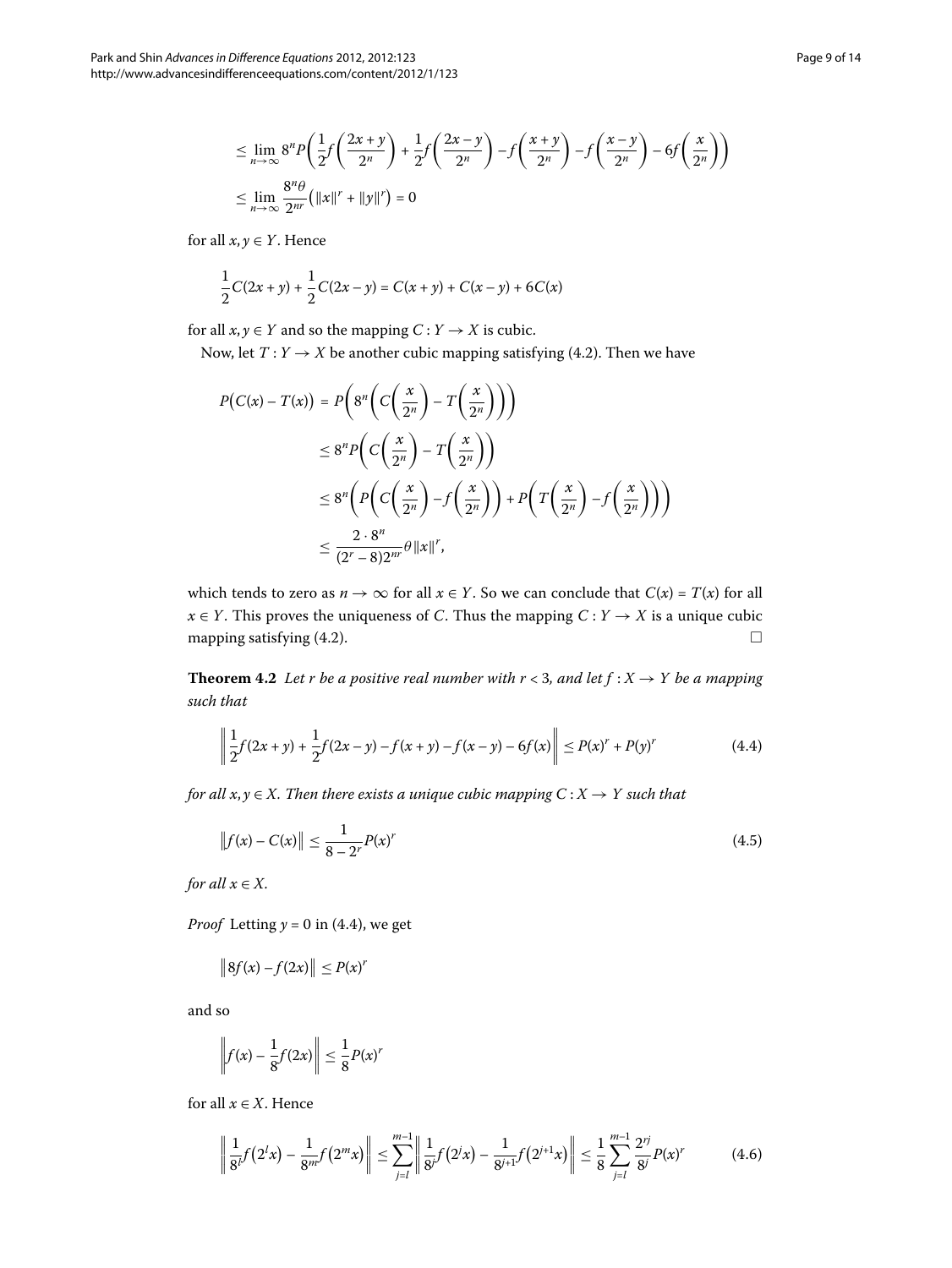for all nonnegative integers *m* and *l* with  $m > l$  and all  $x \in X$ . It follows from (4.6) that the sequence  $\{\frac{1}{8^n}f(2^n x)\}$  is a Cauchy sequence for all  $x \in X$ . Since  $Y$  is complete, the sequence  $\left\{ \frac{1}{8^n} f(2^n x) \right\}$  converges. So one can define the mapping  $C : X \to Y$  by

$$
C(x):=\lim_{n\to\infty}\frac{1}{8^n}f\big(2^nx\big)
$$

for all  $x \in X$ [.](#page-8-2) Moreover, letting  $l = 0$  and passing the limit  $m \to \infty$  in (4.6), we get (4.5). It follows from  $(4.4)$  that

$$
\left\| \frac{1}{2}C(2x+y) + \frac{1}{2}C(2x-y) - C(x+y) - C(x-y) - 6C(x) \right\|
$$
  
\n
$$
= \lim_{n \to \infty} \frac{1}{8^n} \left\| \frac{1}{2}f(2^n(2x+y)) + \frac{1}{2}f(2^n(2x-y)) - f(2^n(x+y)) - f(2^n(x+y)) - 6f(2^n x) \right\|
$$
  
\n
$$
\leq \lim_{n \to \infty} \frac{2^{nr}}{8^n} (P(x)^r + P(y)^r) = 0
$$

for all  $x, y \in X$ . Thus

$$
\frac{1}{2}C(2x+y)+\frac{1}{2}C(2x-y)=C(x+y)+C(x-y)+6C(x)
$$

for all  $x, y \in X$  and so the mapping  $C: X \to Y$  is cubic.

Now, let  $T: X \to Y$  be another cubic mapping satisfying (4[.](#page-8-2)5). Then we have

$$
||C(x) - T(x)|| = \frac{1}{8^n} ||C(2^n x) - T(2^n x)||
$$
  
\n
$$
\leq \frac{1}{8^n} (||C(2^n x) - f(2^n x)|| + ||T(2^n x) - f(2^n x)||)
$$
  
\n
$$
\leq \frac{2 \cdot 2^{nr}}{(8 - 2^r)8^n} P(x)^r,
$$

which tends to zero as  $n \to \infty$  for all  $x \in X$ . So we can conclude that  $C(x) = T(x)$  for all *x* ∈ *X*. This proves the uniqueness of *C*. Thus the mapping  $C: X \rightarrow Y$  is a unique cubic mapping satisfying  $(4.5)$  $(4.5)$  $(4.5)$ .  $\Box$ 

## **5 Hyers-Ulam stability of the quartic functional equation**

<span id="page-9-0"></span>In this section, we prove the Hyers-Ulam stability of the quartic functional equation in paranormed spaces.

Note that  $P(2x) \le 2P(x)$  for all  $x \in Y$ .

**Theorem 5.1** Let r,  $\theta$  be positive real numbers with  $r > 4$ , and let  $f : Y \to X$  be a mapping *satisfying*  $f(0) = 0$  and

$$
P\left(\frac{1}{2}f(2x+y) + \frac{1}{2}f(2x-y) - 2f(x+y) - 2f(x-y) - 12f(x) + 3f(y)\right)
$$
  
\$\leq \theta\left(\|x\|^r + \|y\|^r\right)\$ (5.1)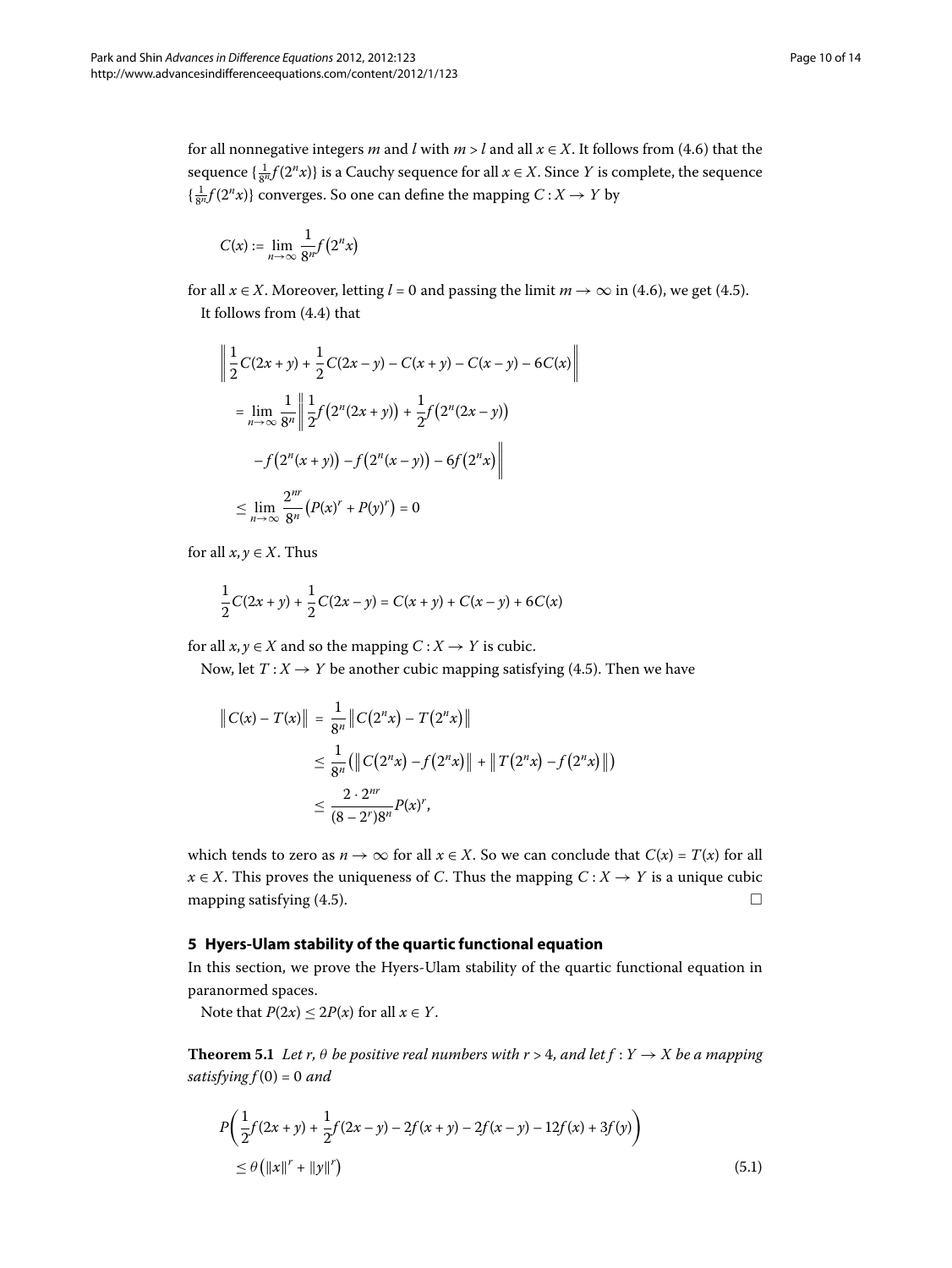*for all*  $x, y \in Y$ *. Then there exists a unique quartic mapping*  $Q_4: Y \to X$  such that

<span id="page-10-1"></span>
$$
P(f(x) - Q_4(x)) \le \frac{\theta}{2^r - 16} \|x\|^r \tag{5.2}
$$

*for all*  $x \in Y$ *.* 

*Proof* Letting  $y = 0$  in (4.1), we get

$$
P(f(2x) - 16f(x)) \le \theta ||x||^r
$$

<span id="page-10-0"></span>for all  $x \in Y$ . So

$$
P\left(f(x) - 16f\left(\frac{x}{2}\right)\right) \le \frac{1}{2^r} \theta \left\|x\right\|^r
$$

for all  $x \in Y$ . Hence

$$
P\left(16^{l}f\left(\frac{x}{2^{l}}\right) - 16^{m}f\left(\frac{x}{2^{m}}\right)\right)
$$
  
\n
$$
\leq \sum_{j=l}^{m-1} P\left(16^{j}f\left(\frac{x}{2^{j}}\right) - 16^{j+1}f\left(\frac{x}{2^{j+1}}\right)\right)
$$
  
\n
$$
\leq \frac{1}{2^{r}} \sum_{j=l}^{m-1} \frac{16^{j}}{2^{rj}} \theta \|x\|^{r}
$$
\n(5.3)

for all nonnegative integers *m* and *l* with  $m > l$  and all  $x \in Y$ . It follows from (5.3) that the sequence  $\{16^n f(\frac{x}{2^n})\}$  is a Cauchy sequence for all  $x \in Y$ . Since  $X$  is complete, the sequence  ${16^n}f(\frac{x}{2^n})$ } converges. So one can define the mapping  $Q_4: Y \to X$  by

$$
Q_4(x) := \lim_{n \to \infty} 16^n f\left(\frac{x}{2^n}\right)
$$

for all  $x \in Y$ . Moreover, letting  $l = 0$  and passing the limit  $m \to \infty$  in (5.3), we get (5.2). It follows from  $(5.1)$  $(5.1)$  $(5.1)$  that

$$
P\left(\frac{1}{2}Q_{4}(2x+y)+\frac{1}{2}Q_{4}(2x-y)-2Q_{4}(x+y)-2Q_{4}(x-y)-12Q_{4}(x)+3Q_{4}(y)\right)
$$
\n
$$
=\lim_{n\to\infty}P\left(16^{n}\left(\frac{1}{2}f\left(\frac{2x+y}{2^{n}}\right)+\frac{1}{2}f\left(\frac{2x-y}{2^{n}}\right)-2f\left(\frac{x+y}{2^{n}}\right)\right)
$$
\n
$$
-2f\left(\frac{x-y}{2^{n}}\right)-12f\left(\frac{x}{2^{n}}\right)+3f\left(\frac{y}{2^{n}}\right)\right)
$$
\n
$$
\leq \lim_{n\to\infty}16^{n}P\left(\frac{1}{2}f\left(\frac{2x+y}{2^{n}}\right)+\frac{1}{2}f\left(\frac{2x-y}{2^{n}}\right)-2f\left(\frac{x+y}{2^{n}}\right)
$$
\n
$$
-2f\left(\frac{x-y}{2^{n}}\right)-12f\left(\frac{x}{2^{n}}\right)+3f\left(\frac{y}{2^{n}}\right)\right)
$$
\n
$$
\leq \lim_{n\to\infty}\frac{16^{n}\theta}{2^{nr}}\left(\|x\|^{r}+\|y\|^{r}\right)=0
$$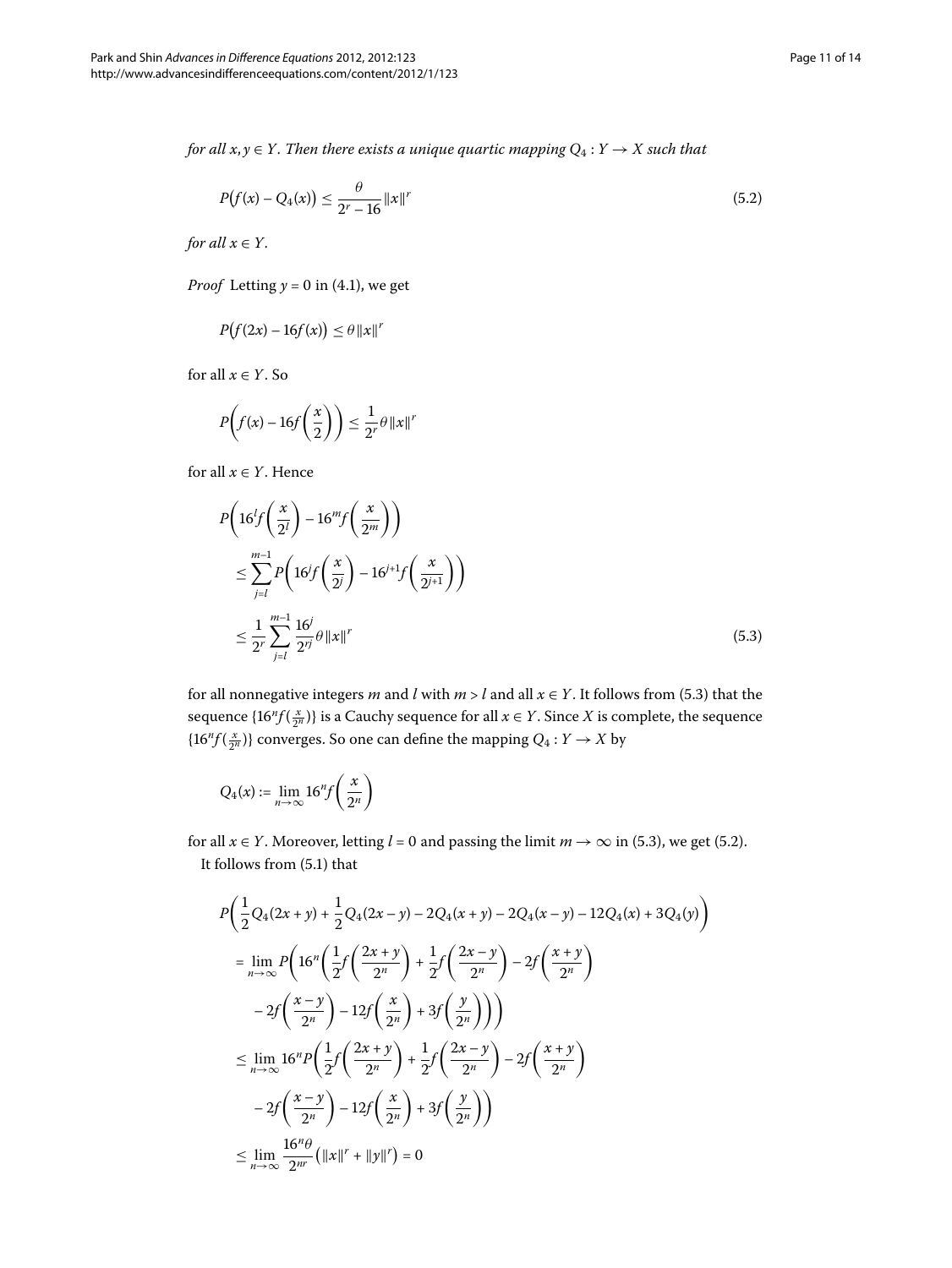for all  $x, y \in Y$ . Hence

$$
\frac{1}{2}Q_4(2x+y) + \frac{1}{2}Q_4(2x-y) = 2Q_4(x+y) + 2Q_4(x-y) + 12Q_4(x) - 3Q_4(y)
$$

for all  $x, y \in Y$  and so the mapping  $Q_4: Y \to X$  is quartic.

Now, let  $T: Y \rightarrow X$  be another quartic mapping satisfying (5.2). Then we have

$$
P(Q_4(x) - T(x)) = P\left(16^n \left(Q_4\left(\frac{x}{2^n}\right) - T\left(\frac{x}{2^n}\right)\right)\right)
$$
  
\n
$$
\leq 16^n P\left(Q_4\left(\frac{x}{2^n}\right) - T\left(\frac{x}{2^n}\right)\right)
$$
  
\n
$$
\leq 16^n \left(P\left(Q_4\left(\frac{x}{2^n}\right) - f\left(\frac{x}{2^n}\right)\right) + P\left(T\left(\frac{x}{2^n}\right) - f\left(\frac{x}{2^n}\right)\right)\right)
$$
  
\n
$$
\leq \frac{2 \cdot 16^n}{(2^r - 16)2^{nr}} \theta \|x\|^r,
$$

<span id="page-11-0"></span>which tends to zero as  $n \to \infty$  for all  $x \in Y$ . So we can conclude that  $Q_4(x) = T(x)$  for all  $x \in Y$ . This proves the uniqueness of  $Q_4$ . Thus the mapping  $Q_4: Y \to X$  is a unique quartic mapping satisfying  $(5.2)$ .

**Theorem 5.2** Let r be a positive real number with  $r < 4$ , and let  $f : X \rightarrow Y$  be a mapping  $satisfying  $f(0) = 0$  and$ 

<span id="page-11-2"></span>
$$
\left\| \frac{1}{2} f(2x+y) + \frac{1}{2} f(2x-y) - 2f(x+y) - 2f(x-y) - 12f(x) + 3f(y) \right\|
$$
  
\n
$$
\leq P(x)^{r} + P(y)^{r}
$$
\n(5.4)

*for all*  $x, y \in X$ *. Then there exists a unique quartic mapping*  $Q_4: X \rightarrow Y$  such that

$$
||f(x) - Q_4(x)|| \le \frac{1}{16 - 2^r} P(x)^r
$$
\n(5.5)

*for all*  $x \in X$ *.* 

*Proof* Letting  $y = 0$  in (5[.](#page-11-0)4), we get

$$
\|16f(x)-f(2x)\| \le P(x)^r
$$

and so

<span id="page-11-1"></span>
$$
\left\| f(x) - \frac{1}{16} f(2x) \right\| \le \frac{1}{16} P(x)^r
$$

for all  $x \in X$ . Hence

$$
\left\| \frac{1}{16^l} f(2^l x) - \frac{1}{16^m} f(2^m x) \right\| \le \sum_{j=l}^{m-1} \left\| \frac{1}{16^j} f(2^j x) - \frac{1}{16^{j+1}} f(2^{j+1} x) \right\| \le \frac{1}{16} \sum_{j=l}^{m-1} \frac{2^{rj}}{16^j} P(x)^r \tag{5.6}
$$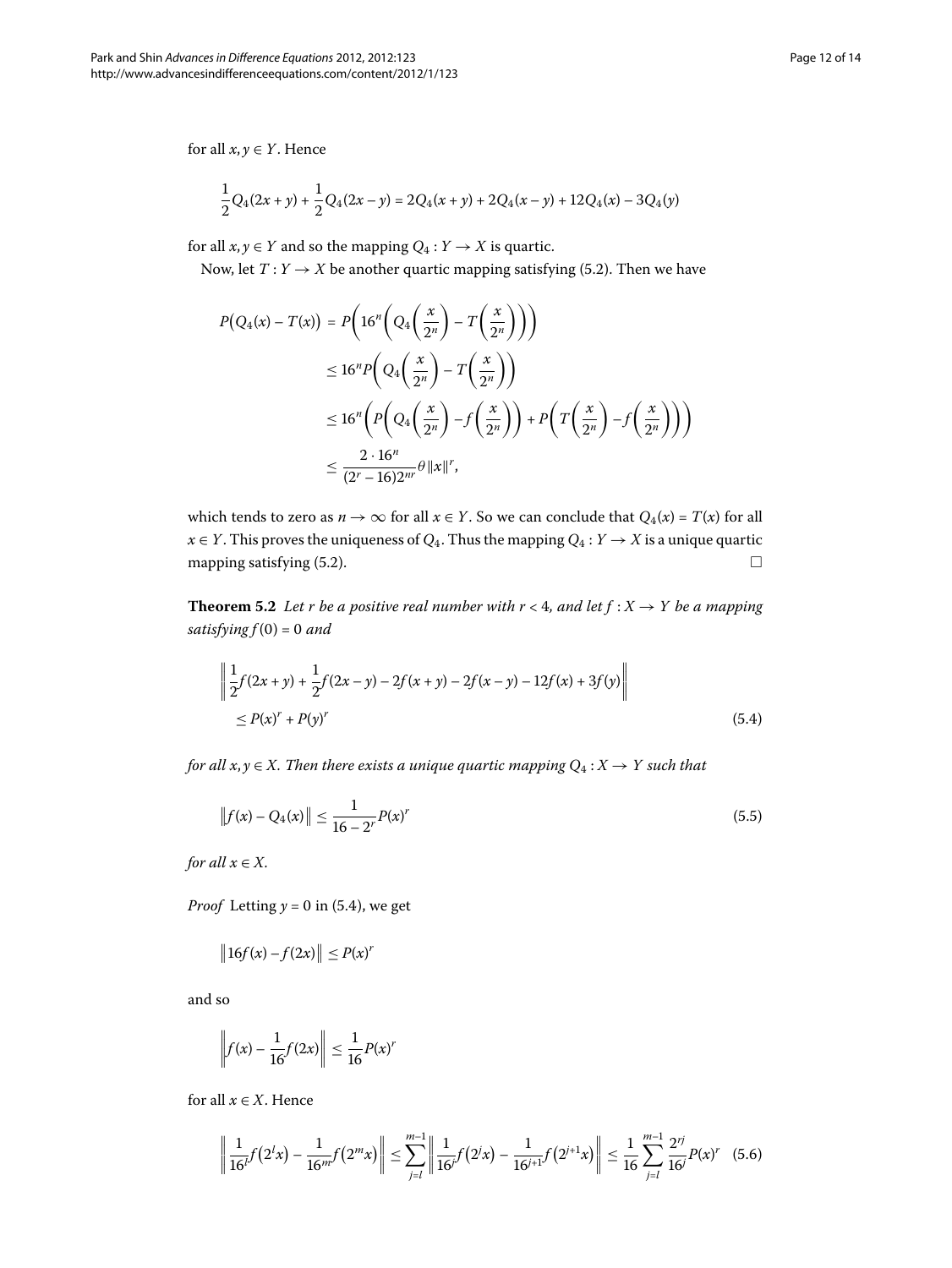for all nonnegative integers *m* and *l* with  $m > l$  and all  $x \in X$ [.](#page-11-1) It follows from (5.6) that the sequence  $\{\frac{1}{16^n}f(2^n x)\}$  is a Cauchy sequence for all  $x \in X.$  Since  $Y$  is complete, the sequence  $\left\{ \frac{1}{16^n} f(2^n x) \right\}$  converges. So one can define the mapping  $Q_4 : X \to Y$  by

$$
Q_4(x) := \lim_{n \to \infty} \frac{1}{16^n} f\big(2^n x\big)
$$

for all  $x \in X$ [.](#page-11-1) Moreover, letting  $l = 0$  and passing the limit  $m \to \infty$  in (5.6), we get (5.5). It follows from  $(5.4)$  $(5.4)$  $(5.4)$  that

$$
\left\| \frac{1}{2}Q_4(2x+y) + \frac{1}{2}Q_4(2x-y) - 2Q_4(x+y) - 2Q_4(x-y) - 12Q_4(x) + 3Q_4(y) \right\|
$$
  
\n
$$
= \lim_{n \to \infty} \frac{1}{16^n} \left\| \frac{1}{2} f(2^n(2x+y)) + \frac{1}{2} f(2^n(2x-y)) - 2f(2^n(x+y)) \right\|
$$
  
\n
$$
- 2f(2^n(x-y)) - 12f(2^n x) + 3f(2^n y) \right\|
$$
  
\n
$$
\leq \lim_{n \to \infty} \frac{2^m}{16^n} (P(x)^r + P(y)^r) = 0
$$

for all  $x, y \in X$ . Thus

$$
\frac{1}{2}Q_4(2x+y)+\frac{1}{2}Q_4(2x-y)=2Q_4(x+y)+2Q_4(x-y)+12Q_4(x)-3Q_4(y)
$$

for all  $x, y \in X$  and so the mapping  $Q_4: X \to Y$  is quartic.

Now, let  $T: X \rightarrow Y$  be another quartic mapping satisfying (5.5). Then we have

$$
||Q_4(x) - T(x)|| = \frac{1}{16^n} ||Q_4(2^n x) - T(2^n x)||
$$
  
\n
$$
\leq \frac{1}{16^n} (||Q_4(2^n x) - f(2^n x)|| + ||T(2^n x) - f(2^n x)||)
$$
  
\n
$$
\leq \frac{2 \cdot 2^{nr}}{(16-2^r)(16^n)} p(x)^r,
$$

which tends to zero as  $n \to \infty$  for all  $x \in X$ . So we can conclude that  $Q_4(x) = T(x)$  for all  $x \in X$ . This proves the uniqueness of  $Q_4$ . Thus the mapping  $Q_4: X \to Y$  is a unique quartic mapping satisfying  $(5.5)$ .

#### <span id="page-12-1"></span><span id="page-12-0"></span>**Competing interests**

The authors declare that they have no competing interests.

#### **Authors' contributions**

All authors conceived of the study, participated in its design and coordination, drafted the manuscript, participated in the sequence alignment, and read and approved the final manuscript.

#### **Author details**

<sup>1</sup> Research Institute for Natural Sciences, Hanyang University, Seoul, 133-791, Korea. <sup>2</sup> Department of Mathematics, University of Seoul, Seoul, 130-743, Korea.

#### **Acknowledgements**

C. Park was supported by Basic Science Research Program through the National Research Foundation of Korea funded by the Ministry of Education, Science and Technology (NRF-2012R1A1A2004299). D. Y. Shin was supported by Basic Science